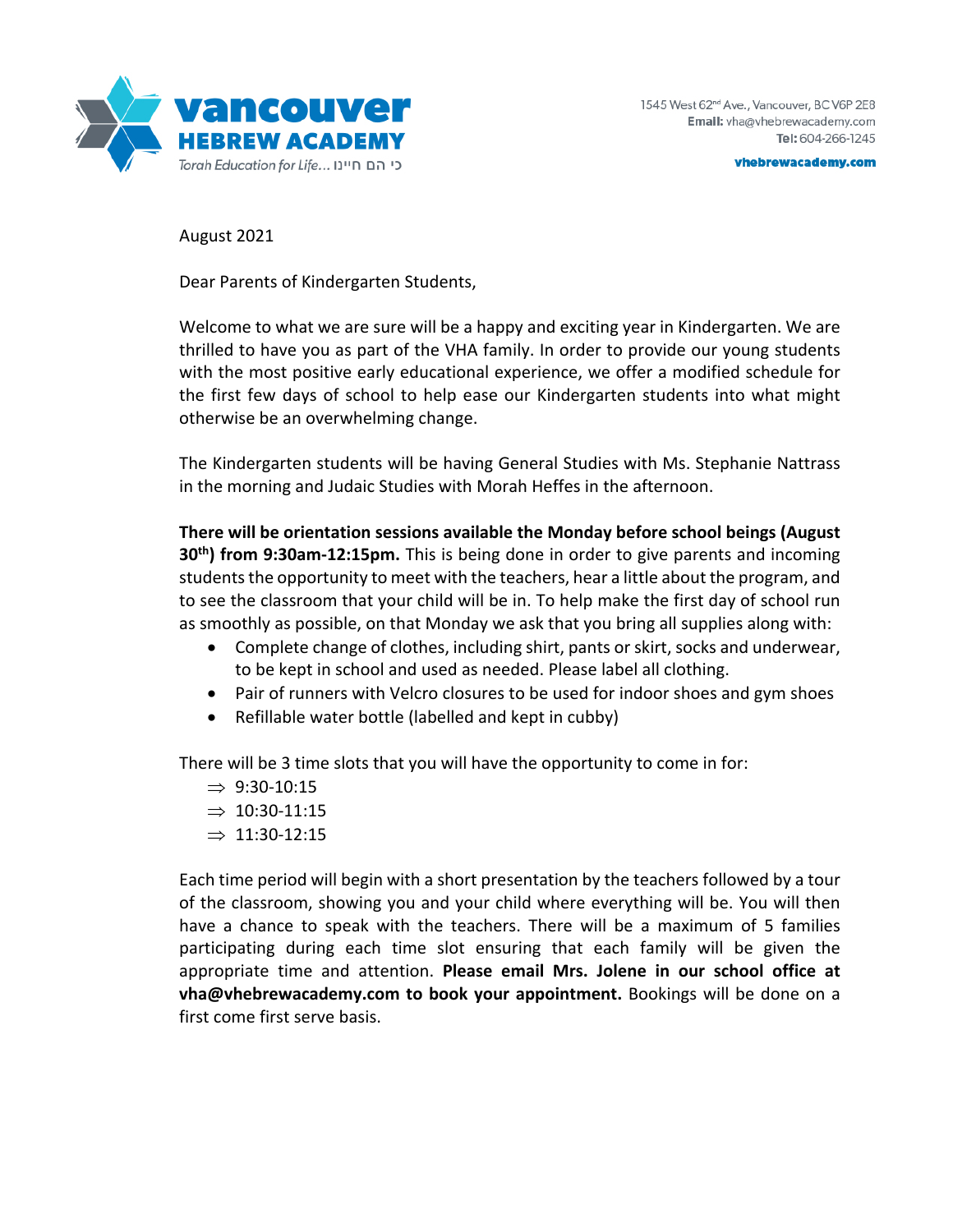

If you have not yet taken care of ordering your child's new school uniform, please contact Richard at Sew Kool Embroidery as soon as possible so that your child will have uniforms for the start of school.

Along with this letter, you will find a copy of our fully updated Parent Information Handbook and the Book and Supply order forms.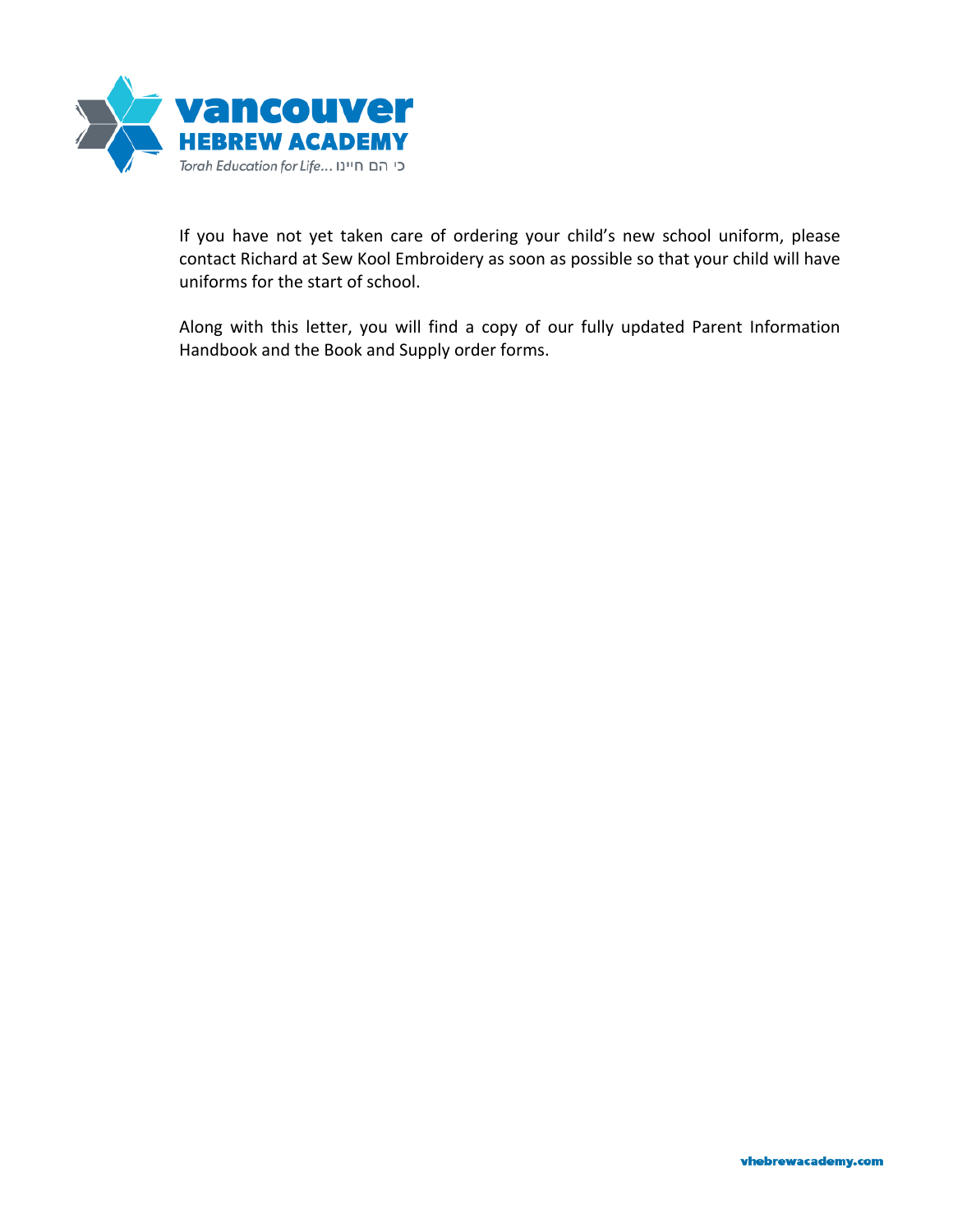

vhebrewacademy.com

August 2021

Dear Kindergarten Parents,

Welcome to VHA! We look forward to greeting you and your child in September! Attached is a school list for your child. This list includes the books to be ordered, a school supply fee, activity fee, and PAC fee. Please complete the Book Order Form and send it in to the office before the start of the school year.

The teachers will be purchasing all supplies your child will need. This allows for uniformity and eases the transition to the new school year.

In addition to the completed Book Order Form, please send in the following items by the first day of school:

- Complete change of clothes, including shirt, socks, pants or skirt and underwear, to be kept in school and used as needed. Please label all clothing.
- Pair of runners with Velcro closures to be used for indoor shoes and gym shoes
- Refillable water bottle (labelled and kept in cubby)
- 1 pair of uniform socks to be kept at the school

Please contact the school office with any questions.

Yours truly, The Kindergarten Team